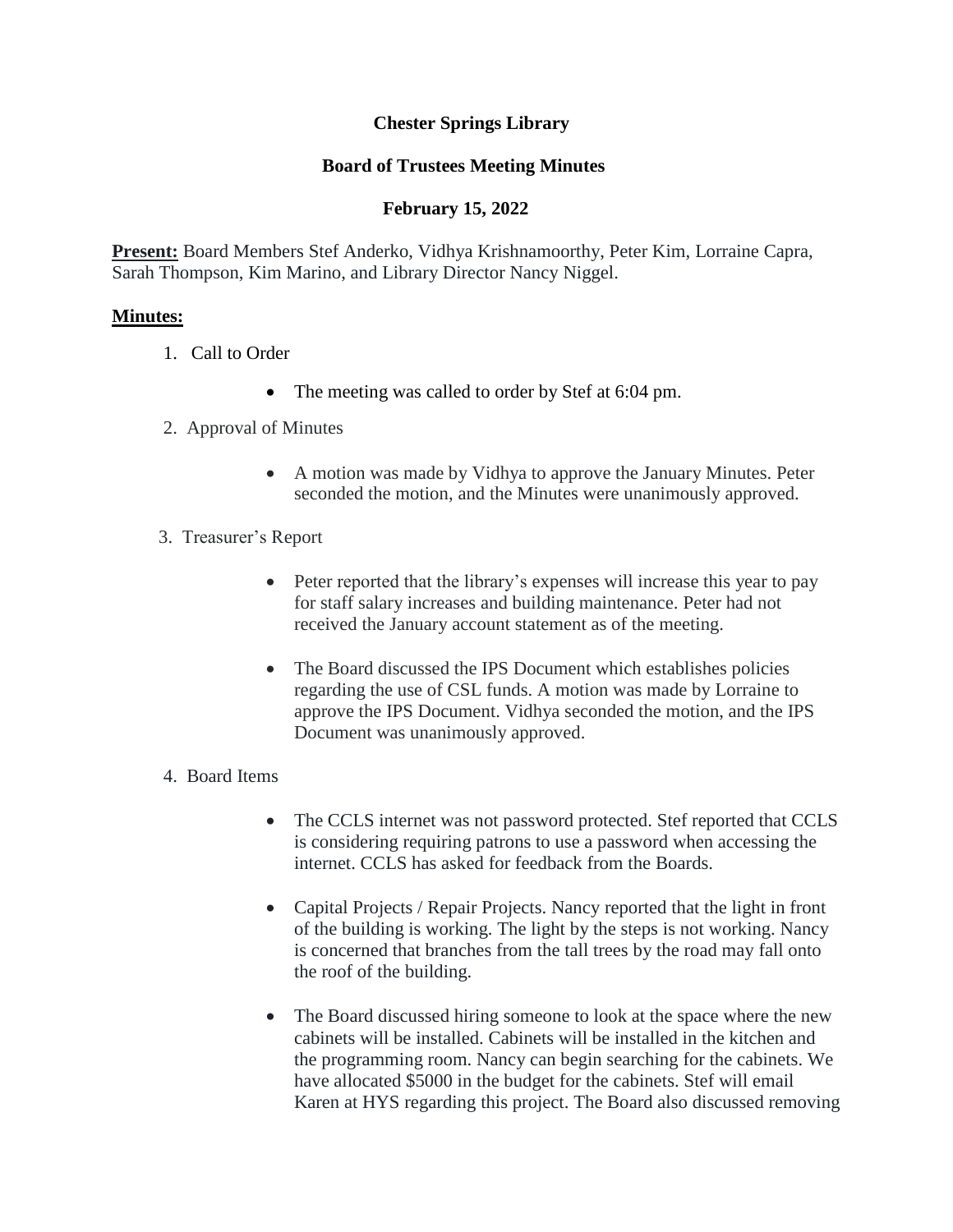the sink to make room for storage space.

- Art Around the Village May 8. HYS's art show is May 8. The Board discussed having a table at HYS during the art show to promote the library. We could offer an activity with seeds and flowers, and bubbles and hula hoops for the children. Kim suggested we offer local hobbyists an opportunity to display their creations. Stef will email HYS with CSL's interest in having a table at Art Around the Village. The Board discussed sending flyers or an online announcement inviting local artists and hobbyists to display their creations in the library.
- Friends Update. We still haven't found a leader for the Friends Group. Stef and another Board member will send an email to the people interested in joining the Group, stating that we are looking for someone to lead the Friends Group.
- Strategic Plan. Over the next month, each Board member and Nancy will review the Strategic Plan and submit final comments before the Board votes on the plan.
- 5. Director's Report
	- Nancy reported that Systems Connect upgraded the security system to Verizon's 5G network. The cost was \$476. The previous Board purchased a safety mirror before the installation of the security cameras. Stef and/or Nancy will ask HYS if they need the safety mirror.
	- In January the surge protector on the box of IT connections in the kitchen stopped functioning. Nancy reported that Chesconet determined that the library does not need a surge protector. Chesconet plugged everything into the PECO line. CCLS agreed with Chesconet.
	- Nancy encouraged everyone to take the customer service survey.
	- The Community Room will be used for various activities in March. The Community Seed Connection is stocked and open for seed borrowing. Susie began working with homeschool families and held a Valentine's Day program for them. The staff will work on a flyer announcing Art Around the Village and the summer programs.
	- Nancy attended the February 3 Township Parks and Recreation Committee meeting, and the February 7 Township Board of Supervisors Meeting.
	- Stats. Nancy has not received the final report from CCLS. The circulation of physical materials decreased 9.8% from December 2021 to